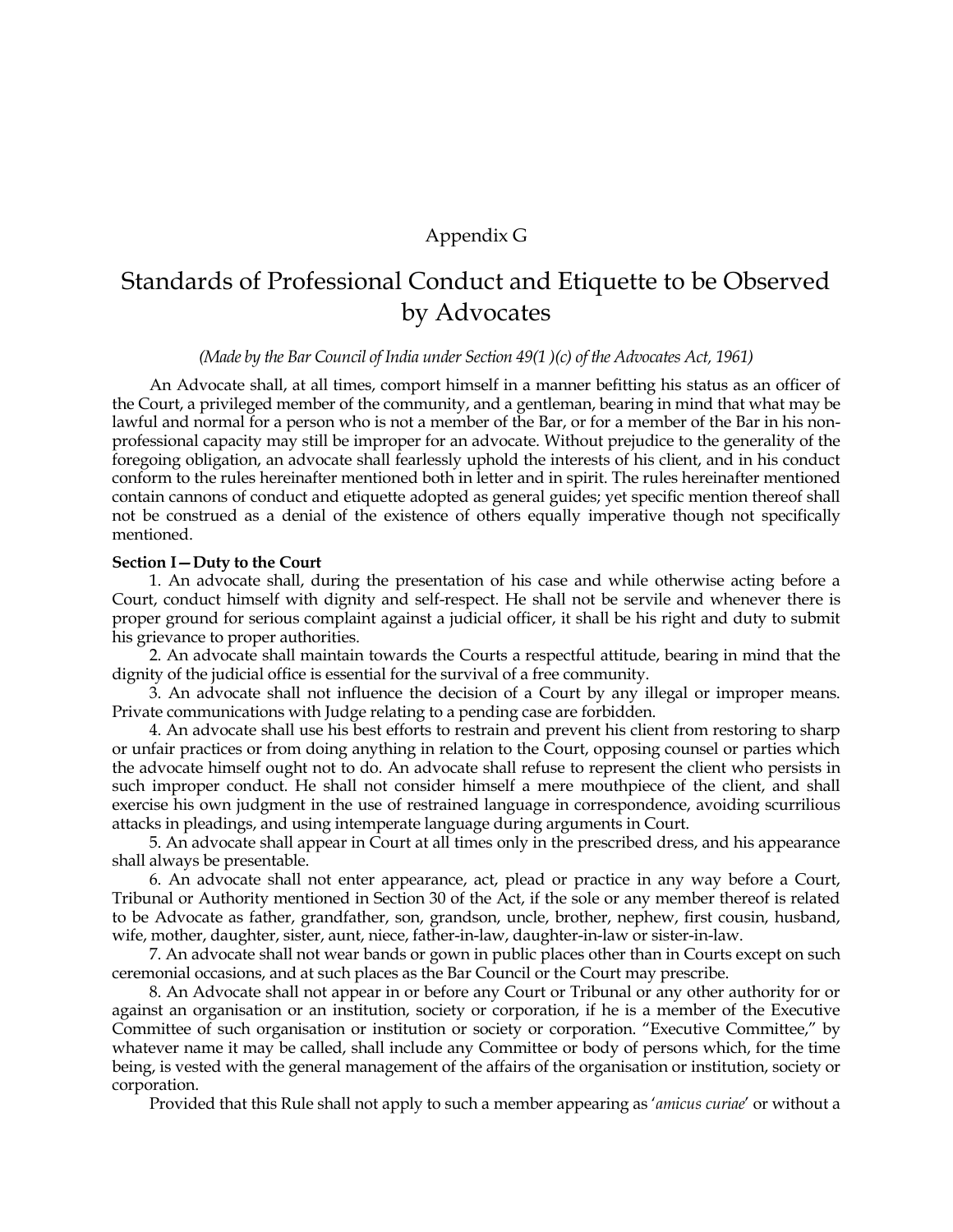fees in a matter affecting the affairs or a Bar Council, Incorporated Law Society or a Bar Association.

9. An Advocate should not act or plead in any matter in which he himself is pecuniarily interested.

*Illustration*

I. He should not act in a bankruptcy petition when he himself is also a creditor of the bankrupt.

II. He should not accept a brief from a company of which he is a director.

10. An Advocate shall not stand as a surety, or certify the soundness of surety, for his client required for the purpose of any legal proceedings.

## **Section II—Duty to the Client**

11. An Advocate is bound to accept any brief in the Courts or Tribunals or before any authority in or before which he professes to practise at a fee consistent with his standing at the Bar and the nature of the case. Special circumstances may justify his refusal to accept a particular brief.

12. An Advocate shall not ordinarily withdraw from engagements once accepted, without sufficient cause and unless reasonable and sufficient notice is given, to the client. Upon his withdrawal from a case, he shall refund such part of the fee as has not been earned.

13. An Advocate should not accept a brief or appear in a case in which he has reason to believe that he will be a witness and if being engaged in case, it becomes apparent that he is a witness on a material question of fact, he should not continue to appear as an Advocate if he can retire without jeopardising his client's interests.

14. An Advocate shall at the commencement of his engagement and during the continuance thereof, make all such full and frank disclosures to his client relating to his connection with the parties and any interest in or about the controversy as are likely to affect his client"s judgment in either engaging him or continuing the engagement.

15. It shall be the duty of an advocate fearlessly to uphold the interests of his client by all fair and honourable means without regard to any unpleasant consequences to himself or any other. He shall defend a person accused of a crime regardless of his personal opinion as to the accused, bearing in mind that his loyalty is to the law which requires that no man should be convicted without adequate evidence.

16. An Advocate appearing for the prosecution in a criminal trial shall so conduct the prosecution that it does not lead to conviction of the innocent. The suppression of material capable of establishing the innocence of the accused shall be scrupulously avoided.

17. An Advocate shall not, directly or indirectly, commit a breach of the obligations imposed by Section 126 of the Indian Evidence Act.

18. An Advocate shall not, at any time, be a party to fomenting of litigation.

19. An Advocate shall not act on the instruction of any person other than his client or his authorised agent.

20. An Advocate shall not stipulate for a fee contingent on the results of litigation or agree to share the proceeds thereof.

21. An Advocate shall not buy or traffic in or stipulate for or agree to receive any share or interest in any actionable claim. Nothing in this Rule shall apply to stock, shares debentures or government securities, or to any instruments which are for the time being, by law or custom negotiable, or to any mercantile document or title to goods.

22. An Advocate shall not, directly or indirectly, bid for or purchase, either in his own name or in any other name, for his own benefit or for the benefit of any person, any property sold in the execution of a decree or order in any suit, appeal or other proceeding in which he was in any way professionally engaged. This prohibition, however, does not prevent an Advocate from bidding for or purchasing for his client any property which his client may himself legally bid for or purchase provided the Advocate is expressly authorised in writing in this behalf.

23. An Advocate shall not adjust fees payable to him by his client against his own personal liability to the client, which liability does not arise in the course of his employment as an Advocate.

24. An Advocate shall not do any thing whereby he abuses or takes advantage of the confidence reposed in him by his client.

25. An advocate should keep accounts of the client"s money entrusted to him, and the accounts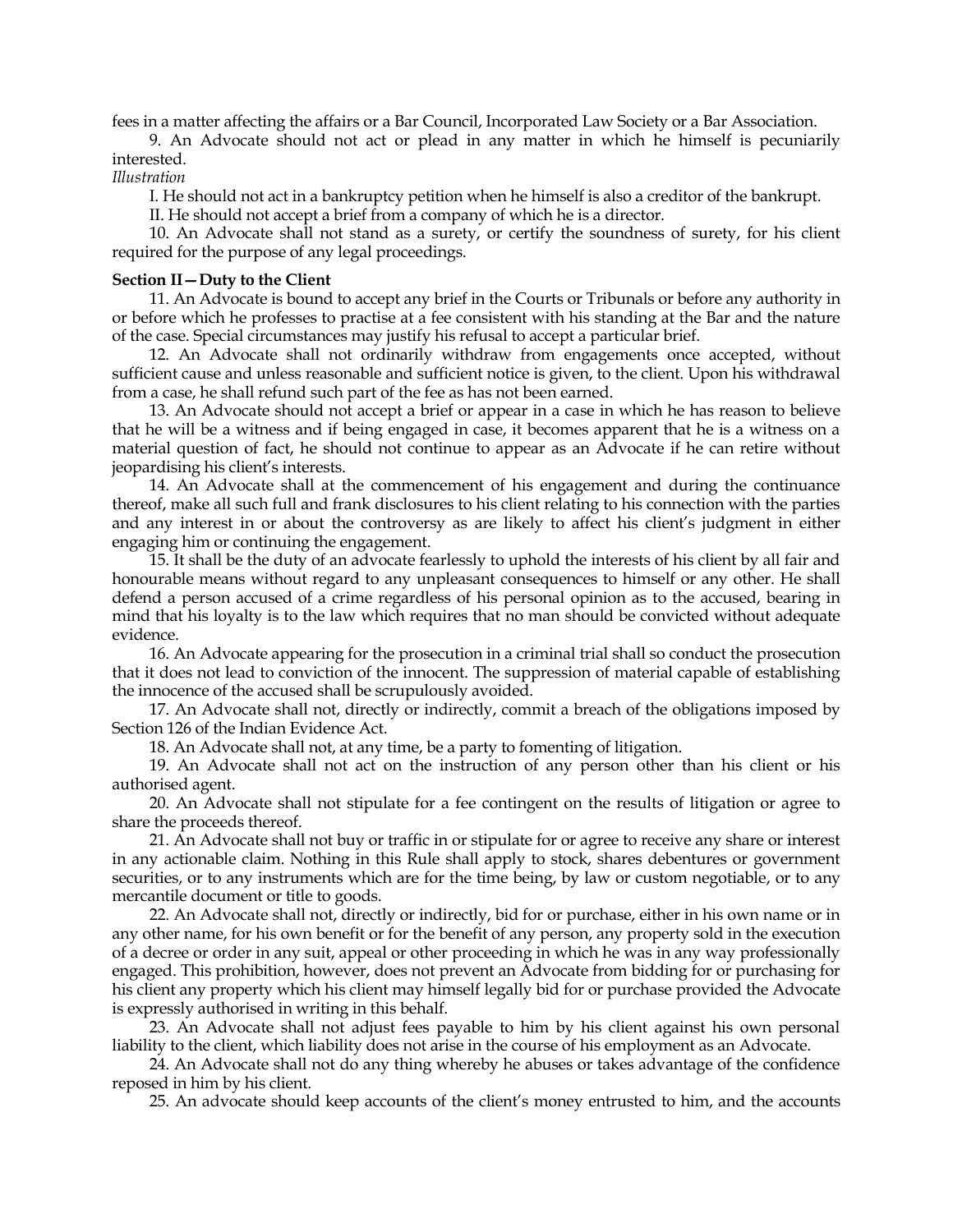should show the amounts received from the client or on his behalf, the expenses incurred for him and the debits made on account of fees with respective dates and all other necessary particular.

26. Where moneys are received from or on account of a client, the entries in the accounts should contain a reference as to whether the amounts have been received for fees or expenses, and during the course of the proceedings, no Advocate shall, except with the consent in writing of the client concerned, be at liberty to divert any portion of the expenses towards fees.

27. Where any amount is received or given to him on behalf of his client the fact of such receipt must be intimated to the client as early as possible.

28. After the termination of the proceeding the Advocate shall be at liberty to appropriate towards the settled fee due to him any sum remaining unexpended out of the amount paid or sent to him for expenses, or any amount that has come into his hands in that proceeding.

29. Where the fee has been left unsettled, the Advocate shall be entitled to deduct, out of any moneys of the client remaining in his hands, at the termination of the proceeding for which he had been engaged, the fee payable under the rules of the Courts in force for the time being, or by then settled and the balance, if any, shall be refunded to the client.

30. A copy of the client"s account should be furnished to him on demand provided the necessary copying charge is paid.

31. An Advocate shall not enter into arrangements whereby funds in his hands are converted into loans.

32. An Advocate shall not lend money to his client, for the purpose of any action or legal proceedings in which he is engaged by such client.

*Explanation—*An Advocate shall not be held guilty of a breach of this rule, if in the course of a pending, suit or proceedings, and without any arrangement with the client in respect of the same, the Advocate feels compelled by reason of the rule of the Court to make a payment to the Court on account of the client for the progress of the suit or proceeding.

33. An Advocate who has at any time, advised in connection with the institution of a suit, appeal or other matter or has drawn pleadings or acted for a party, shall not appear or plead for the opposite party.

#### **Section III—Duty to Opponent**

34. An Advocate shall not in any way communicate or negotiate upon the subject matter of controversy with any party represented by an Advocate except through that Advocate.

35. An Advocate shall do his best to carry out all legitimate promises made to the opposite party even though not reduced to writing or enforceable under rules of the Court.

#### **Section IV—Duty to Colleagues**

36. An Advocate shall not solicit work or advertise, either directly or indirectly, whether by circulars. Advertisements, touts, personal communica-tions, interview not warranted by personal relations, furnishing or inspiring newspaper comments or procuring his photograph to be published in connection with cases in which he has been engaged or concerned. His sign-board or name-plate should be of a reasonable size. The sign-board or name-plate or stationery should not indicate that he is or has been President or Members of a Bar Council or of any Association or that he has been associated with any person or organisation or with any particular cause or matter or that he specialises in any particular type of work or that he has been a Judge or an Advocate-General.

37. An Advocate shall not permit his professional services or his name to be used in aid of or to make possible, the unauthorised practise of law by any lay agency,

38. An Advocate shall not accept a fee less than the fee taxable under the rules when the client is able to pay the same.

39. An Advocate shall not enter appearance in any case in which there is already a vakalat or memo of appearance filed by an Advocate engaged for a party except with his consent, in case such consent is not produced he shall apply to the Court stating reasons why the said consent could not be produced and he shall appear only after obtaining the permission of the Court.

## **Section IVA**

40. Every advocate borne on the Rolls of a State Bar Council shall pay to the State Bar Council a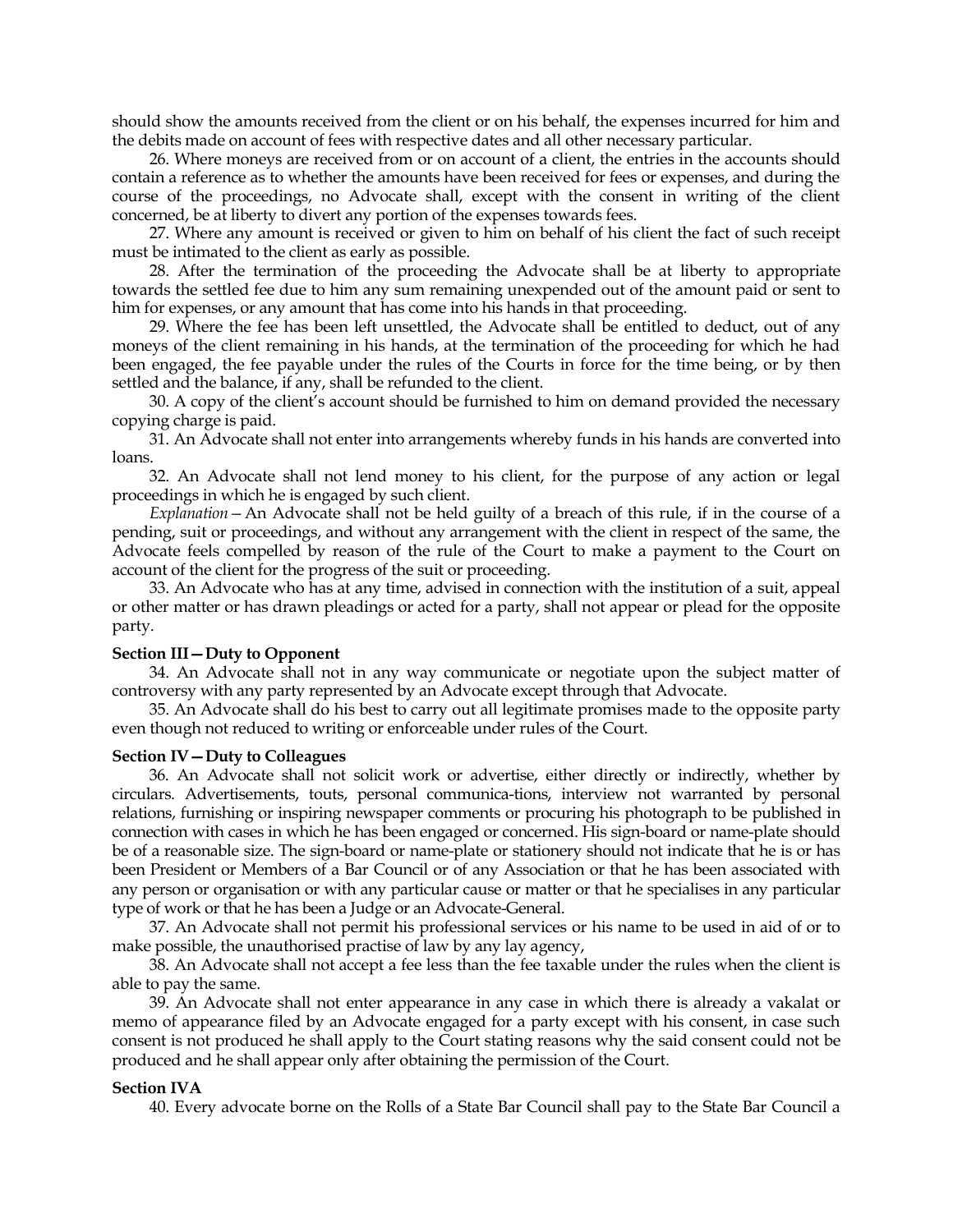sum of Rs. 30 every third year, commencing 1st April, 1980, either at one time or **in** three equated instalments.

41. The aforesaid sum collected by the State Bar Council shall be credited to a separate fund to be known as "Advocates Welfare Fund".

42. All sums so collected by the State Bar Council in accordance with Rule 40 shall be remitted to the Bar Council of India forthwith, which shall be credited by the Bar Council of India to a separate fund to be known as 'Advocates Welfare Fund.'

43. Every advocate borne on the rolls of a State Bar Council shall deliver on or before 1st April every year, commencing from 1st April 1980 a declaration in the form prescribed.

44. Every Advocate borne on the Rolls of a State Bar Council shall entrol himself as member of a Bar Association within the territory over which the said Bar Council exercises, jurisdiction. Every declaration under Rule 43 above, shall be accompanied by a certificate of the Secretary of that Bar Association, certifying that he is a member and that he has paid all the dues of the Bar Association.

45. The name of every Advocate, who fails to pay the aforesaid sums within the prescribed time set out in Rule 40 or fails to file the declaration under Rule 43 or makes any false statement in the declaration under Rule 43 shall be removed from the Rolls of the State Bar Council.

46. Before the name of any Advocate is removed from the Rolls under Rule 45 the Secretary of the State Bar Council shall serve on the Advocate concerned a notice to show cause against the removal of his name and the cause shown, if any, shall be dealt with by the Chairman of the State Bar Council forthwith who, in his discretion, shall pass such orders as he thinks fit.

## **Section V—Duty in Imparting Training**

47. It is improper for an Advocate to demand or accept fees or any premium for any person as a consideration for imparing in law under the rules prescribed by the Bar Council to enable such person to qualify for enrolment under the Advocates Act, 1961.

## **Section VI—Duty to Render Legal Aid**

48. Every Advocate shall in the practice of the profession of law bear in mind that any one genuinely in need of a lawyer is entitled to legal assistance even though he cannot pay for it fully or adequately and that within the limits of an Advocate"s economic condition, free legal assistance to the indigent and oppressed is one of the highest obligations an Advocate owes to society.

## **Section VII—Restrictions on Other Employments**

49. An Advocate shall not personally engage in any business but he may be a sleeping partner in a firm doing business provided that, in the opinion of the Bar Council the nature of the business is not inconsistent with the dignity of the profession.

50. An Advocate may be a Director or Chairman of the Board of Directors of a company with or without any ordinary sitting, fee provided none of his duties are of an executive character. An Advocate shall not be a Managing Director or a Secretary of any company.

51. An Advocate shall not be full-time salaried employee of any person, government, firm, corporation or concern, so long as he continues to practise and shall, on taking up any such employment, intimate the fact to the Bar Council and shall thereupon cease to practise as an advocate so long as he continues in such employment.

Nothing in this rule shall apply to Law Officer of the Central Government or the Government of a State or of any Public Corporation or body constituted by statute who is entitled to be enrolled under the rules of the Bar Council made under Section 28(2)(d) read with Section 24(1)(c) of the Advocates Act, 1961 despite his being a full-time salaried employee.

52. An Advocate who has inherited, or succeeded by survivorship, to a family business may continue it, but may not personally participate in the management thereof. He may continue to hold a share with others in any business which has descended to him by survivorship or inheritance or by will, provided he does not personally participate in the management thereof.

53. An Advocate may review Parliamentary Bills for a remuneration, edit legal text books at a salary, do "press-vetting" for newspapers, coach pupils for legal examinations, set and examine question papers; and subject to the rules against advertising and full-time employment, engage in broadcasting, journalism, lecturing and teaching subjects both legal and non-legal.